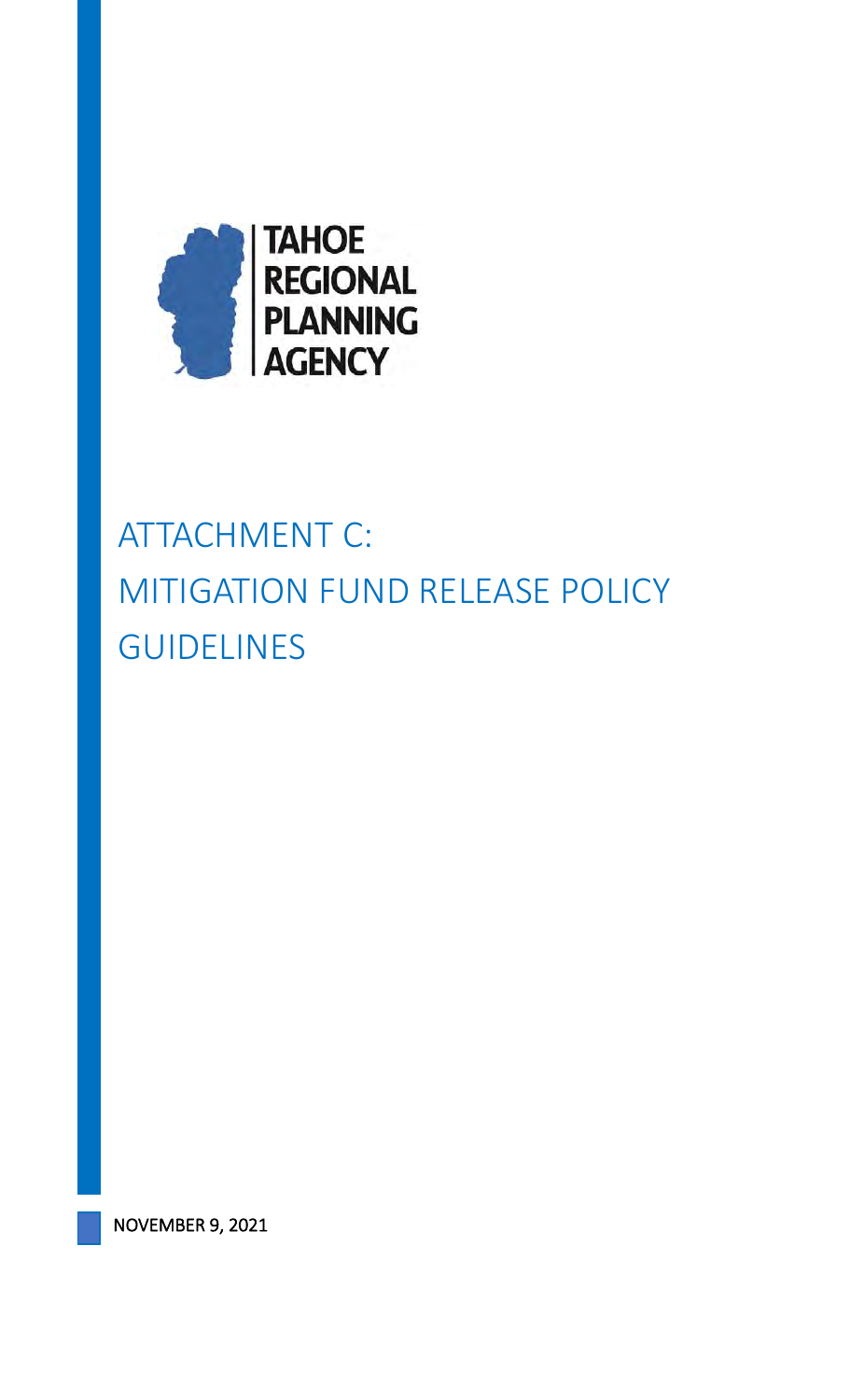# Attachment C

Mitigation Fund Release Policy Guidelines

# **Background**

TRPA collects mitigation fees from project applicants to mitigate the impacts of project development. These fees are kept in TRPA accounts and may be requested for use by the region's local jurisdictions to implement Environmental Improvement Program (EIP) projects on the 5-year EIP priority list and/or projects included in the Regional Transportation Plan.

# **Procedure**

Each local jurisdiction (City of South Lake Tahoe, Douglas County, El Dorado County, Placer County and Washoe County) is required to update its EIP projects and Regional Transportation projects annually in LT Info online: https://laketahoeinfo.org/ .

Local jurisdictions submit mitigation fund requests to TRPA staff for initial review and TRPA Governing Board approval.

Local jurisdictions must use the standard Mitigation Fund Request Form which includes the following:

- EIP project number
- Project description
- Project stage and schedule for completion
- Amount and type of mitigation funds requested
- Details of any other funding sources targeted or secured for the project

Before TRPA approves a release of funds, the requesting jurisdiction must show documentation that all mitigation funds collected by their jurisdiction on behalf of TRPA have been paid to TRPA.

The local jurisdiction must report to TRPA annually through the EIP reporting process online (https://laketahoeinfo.org/) on the progress, performance measures, and funding expenditures of each EIP project and/or Regional Transportation project for which mitigation funds were authorized.

### **Policies**

Mobility Mitigation Funds:

TRPA may disperse funds from the mobility mitigation fund to the local jurisdictions, or the Tahoe Transportation District (TTD) upon approval from the appropriate jurisdiction, for Vehicle Miles Travelled (VMT) mitigating transportation projects/programs.

The project/program must also be consistent with the most recently approved Regional Transportation Plan constrained project list.

The intended use of mobility mitigation funds is for implementation and project delivery activities for shovel-ready projects (i.e., construction phase). Principal account funds cannot be used for project planning which includes: design/feasibility studies, environmental impact documents, or application or permitting costs.

Mobility Mitigation Interest Funds: Accrued interest may be used for VMT mitigating transportation projects as outlined above, and/or:

- Project planning including design/feasibility studies, environmental impact documents, or application or permitting costs.
- Monitoring or project-specific research
- Special one-time project costs (to be reviewed and approved by TRPA legal counsel)

Note: The balance of fees collected under the previous Air Quality Mitigation Fee (AQMF) program can be used for VMT and air quality projects by local jurisdictions until expended. Examples of projects eligible for the AQMF, and not the MMF, are high efficiency street sweepers, vactor trucks, wood stove retrofit programs, and other directly related air quality projects.